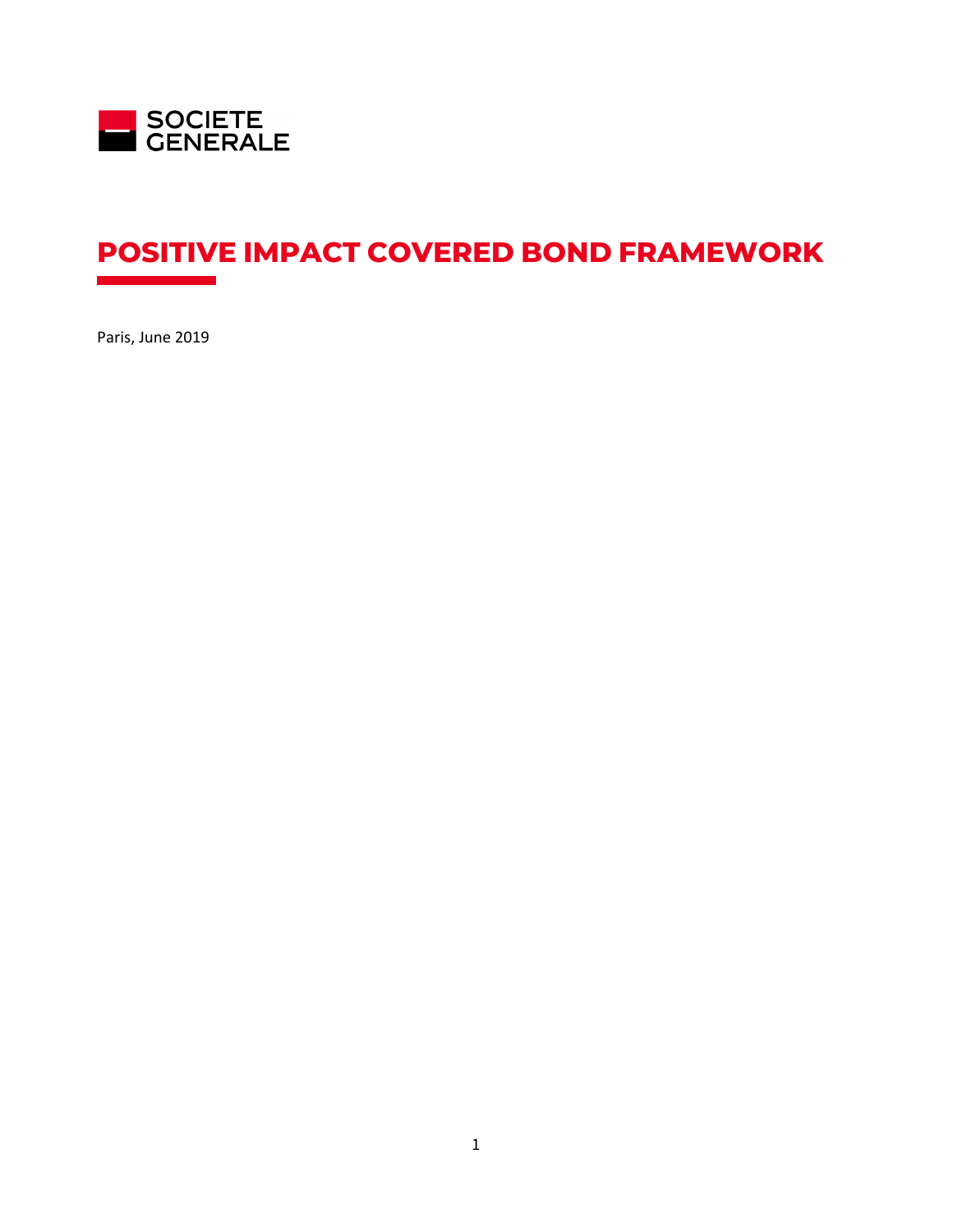# **CONTENT**

| $\mathbf{1}$            |     |                                                                                    |  |
|-------------------------|-----|------------------------------------------------------------------------------------|--|
|                         | 11  |                                                                                    |  |
|                         | 1.2 | SOCIETE GENERALE, A CONSOLIDATED SUSTAINABLE AND POSITIVE IMPACT FINANCE OFFERING4 |  |
| $\overline{2}$          |     |                                                                                    |  |
|                         | 2.1 |                                                                                    |  |
|                         | 2.2 |                                                                                    |  |
|                         | 2.3 |                                                                                    |  |
| $\overline{\mathbf{3}}$ |     |                                                                                    |  |
|                         | 3.1 |                                                                                    |  |
|                         | 3.2 |                                                                                    |  |
|                         | 3.3 |                                                                                    |  |
|                         | 3.4 |                                                                                    |  |

APPENDIX 1: PRINCIPLES FOR POSITIVE IMPACT FINANCE (PPIF) AND GREEN BOND PRINCIPLES **CORRESPONDANCE TABLE**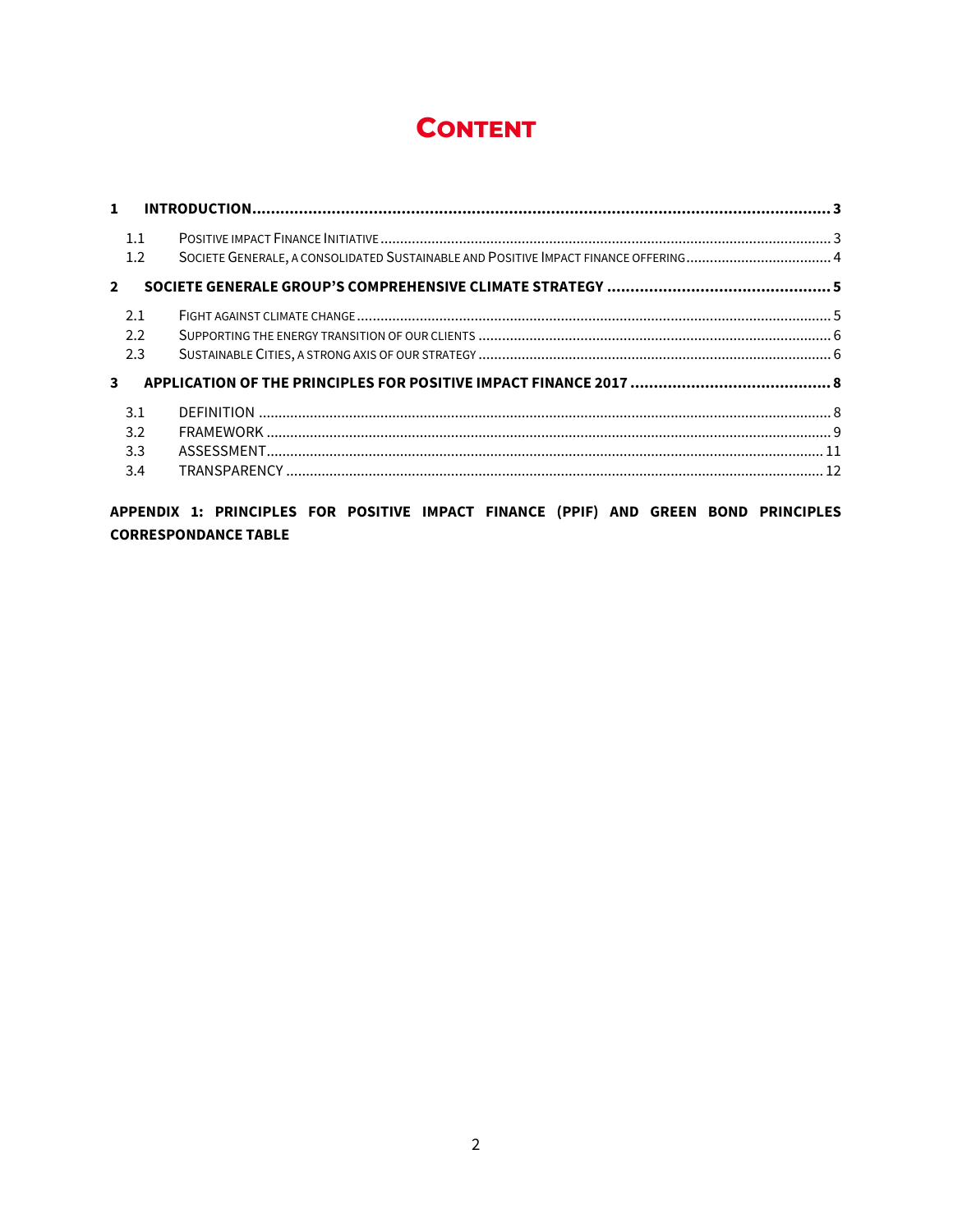# **POSITIVE IMPACT COVERED BOND FRAMEWORK**

# <span id="page-2-0"></span>**1. INTRODUCTION**

In September 2015, the UN General Assembly formally established 17 Sustainable Development Goals (SDGs) to be addressed by 2030, which effectively provide a common framework for public and private stakeholders to set their agendas and define their policies and strategies over the next 15 years.

# <span id="page-2-1"></span>1.1 Positive impact Finance Initiative

# **A new approach to business and finance to achieve the SDGs**

The Positive Impact initiative by the United Nations Environment Programme Finance Initiative (UNEP FI), which brings together 52 financial institutions worldwide, aims at bridging the gap of financing the Sustainable Development Goals (SDGs) set by the United Nations. USD 5-7 trillion a year until 2030 are needed to realize the SDGs worldwide, including investments into infrastructure, clean energy, water and sanitation and agriculture.

As such, the Positive Impact Manifesto<sup>1</sup> was published at the end of 2015, followed by the Positive Impact Principles<sup>2</sup> at the beginning of 2017. These publications have defined Positive Impact Finance as applying to every activity verifiably producing a positive impact on at least one of the sustainable development pillars (economic convergence, populations' basic needs, the environment) while ensuring that the potential negative impacts have been identified and properly managed.

By virtue of this holistic appraisal of sustainability issues, Positive Impact Finance constitutes a direct response to the challenges of financing the SDGs.

#### **Principles for Positive Impact Finance**

The Principles are applicable to all forms of financial institutions and financial instruments. By jointly considering the three pillars of sustainable development and by basing themselves on an appraisal of both positive and negative impacts, they propose a holistic approach to sustainability issues. In doing so the Principles build on and complement valuable existing frameworks such as the Green Bond Principles (instrument-specific), the Principles for Responsible Investment (sector-specific), the Equator Principles (risk focused), among others, to provide a broad, common framework to achieve the financing of sustainable development.

 $\overline{a}$ 

<sup>1</sup> https://www.unepfi.org/positive-impact-manifesto/

<sup>2</sup> https://www.unepfi.org/wordpress/wp-content/uploads/2017/01/POSITIVE-IMPACT-PRINCIPLES-AW-WEB.pdf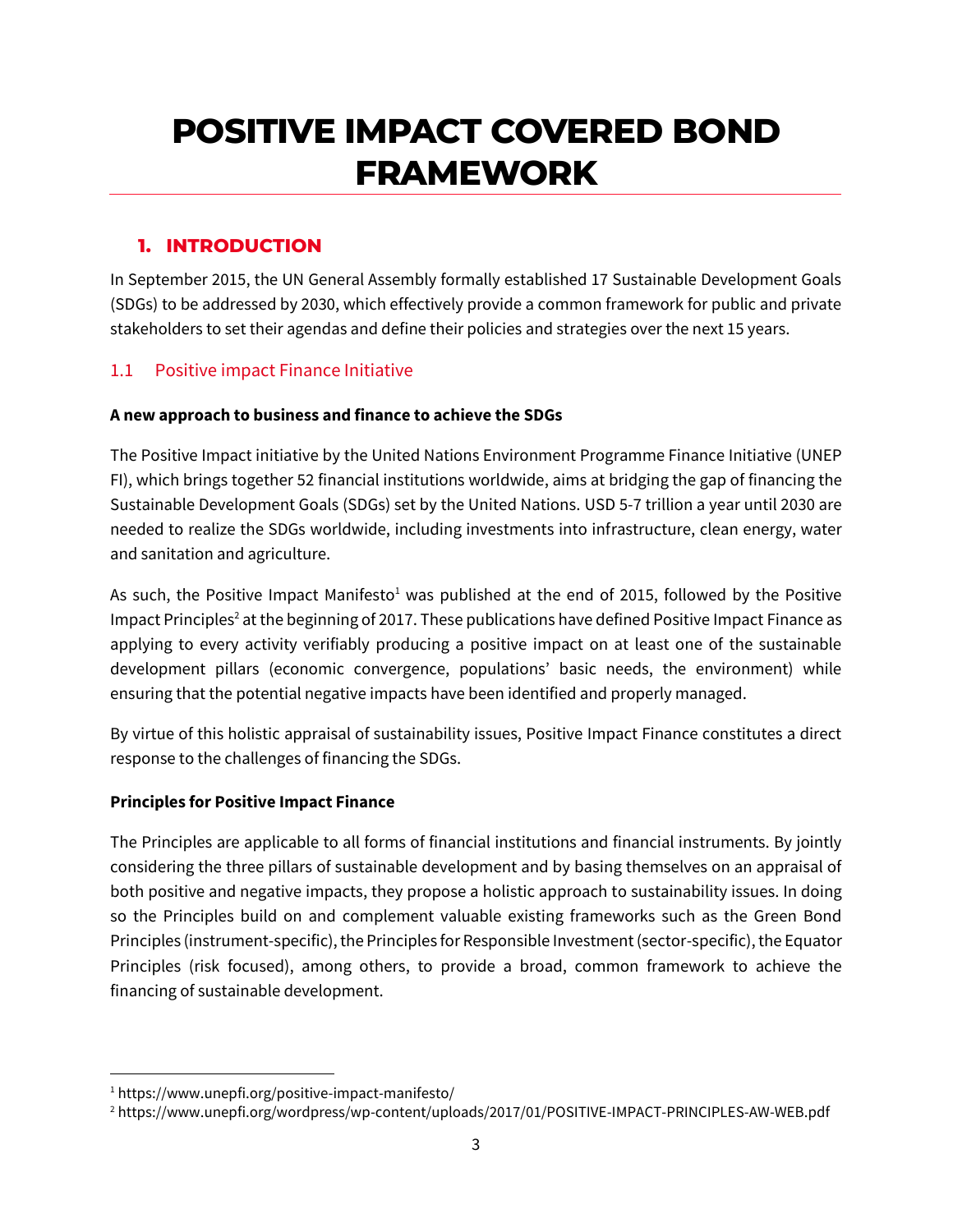# <span id="page-3-0"></span>1.2 Societe Generale, a consolidated Sustainable and Positive Impact finance offering

With the conviction that this concept reflects the reality of economic life (taking into account any negative impacts that must be remedied when they cannot be avoided) and that, far from counteracting other initiatives launched in the market under different names, it aims to be all-encompassing, Societe Generale is **a founding member of the UNEP-FI "Positive Impact Finance Initiative"** since 2015, and a core member of the UNEP-FI working group defining "Banking Principles".

Societe Generale has decided to promote its efforts under the development of a consolidated « Sustainable and Positive Impact Finance » proposition, whose objective is to develop and diversify a range of products and services by introducing more structuring expertise and advice on impact analysis and measurement, whilst incorporating the UN's 17 Sustainable Development Goals.

In 2018, the total amount of Sustainable & Positive Impact Finance was EUR 11.9 billion, of which:

- Positive Impact Finance (as defined by UNEP-FI) of EUR 5.1 billion, representing a 8.5-fold increase since 2012
- 'Green' financing of EUR 6.5 billion
- 'Social/ Societal' financing of EUR 5.4 billion

In addition, Societe Generale Group was the first French bank to issue benchmark bonds aligned with both the ICMA Green Bond Principles and the UNEP FI's Positive Impact Finance guidelines:

- Societe Generale has issued two Positive Impact Bonds of EUR 500 million each in 2015 and 2016
- Societe Generale Taïwan issued a Positive Impact Formosa Bond in 2018
- Societe Generale's leasing car subsidiary ALD issued in 2018 a EUR 500 million Positive Impact Bond financing the growth of the green fleet - certified by the Climate Bond Initiative

Societe Generale Group's primary focus, under this Positive Impact Covered Bond framework, is to finance/refinance green residential mortgages via the issuance of Positive Impact Covered Bonds by its subsidiary Societe Generale Societe de Financement de l'Habitat (SG SFH).

\*\*\*

Should the scope of the framework be modified for future issuances, the changes made will be documented in an updated Positive Impact Bond Framework and published accordingly on Societe Generale Group's website.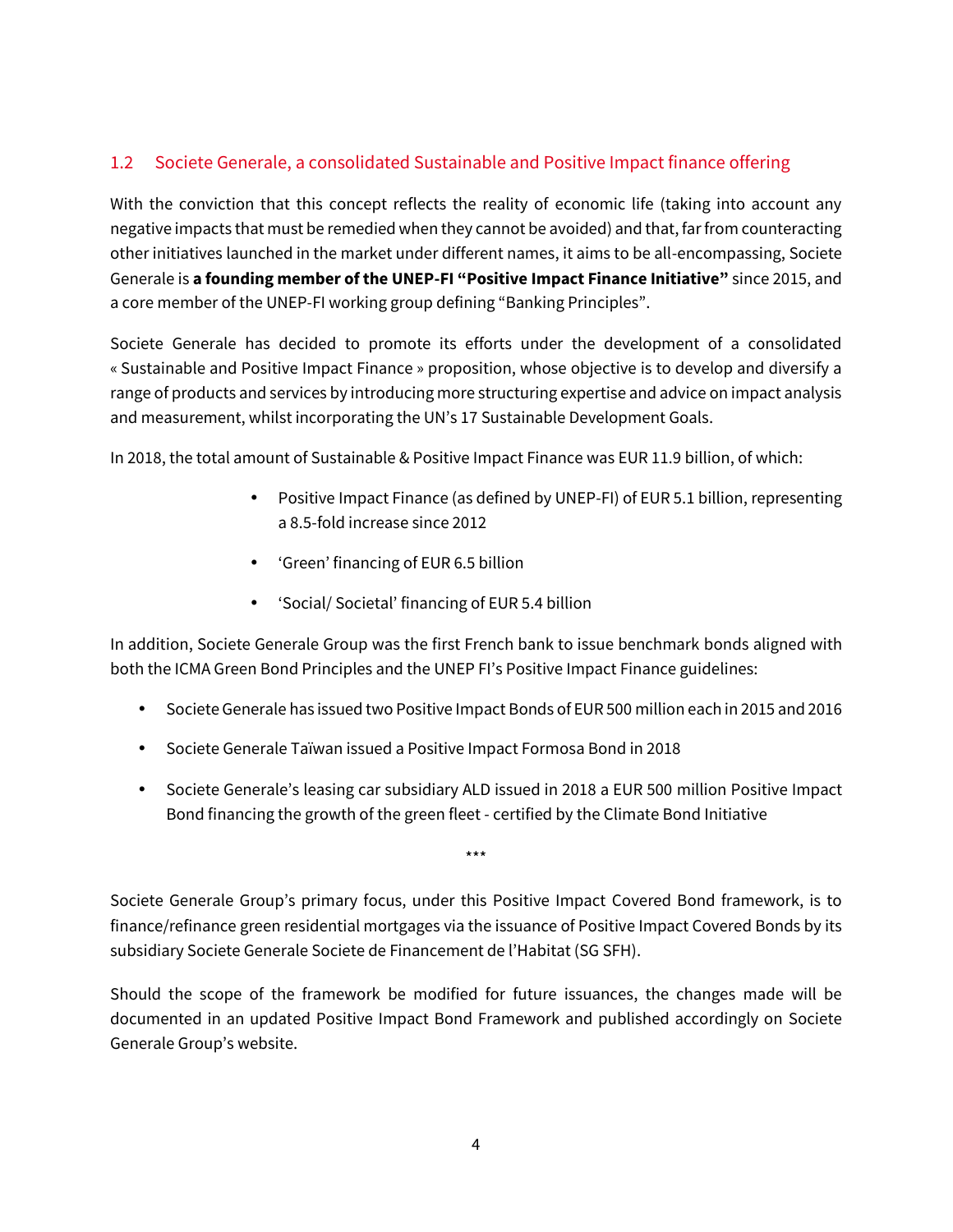# <span id="page-4-0"></span>**2. SOCIETE GENERALE GROUP'S COMPREHENSIVE CLIMATE STRATEGY**

Environmental challenges, especially the fight against global warming and the preservation of biodiversity, are driving a profound shift toward a low-carbon economy that embraces the sustainable management of natural and biological resources for the benefit of future generations. At the 2015 Paris Agreement on climate change, Societe Generale took the commitment to keep its activities in line with the goal of limiting global warming to 2°C and to contribute to zero emissions. At the center of relations between economic stakeholders, Societe Generale has defined a comprehensive climate strategy to support its clients through this transformation by offering adapted products and services and keeping its own emissions under control.

# 2.1 Fight against climate change

#### <span id="page-4-1"></span>**Scaling back carbon-heavy investments**

Societe Generale has stopped financing the development of coal mines, coal-fired plants and associated infrastructure around the world and no longer finances oil sands production and oil drilling in the Arctic. Most recently Societe Generale announced its decision to cease offering financial services and products to client companies whose activity in thermal coal represents 50% or more, and for those where thermal coal represents 30-50% if they do not have a reduction strategy in place.

#### **Reducing the environmental impact of energy activities financed by the Bank**

Societe Generale is conscious of the fact that the projects it finances can have negative impacts on the environment and has defined rules to limit these impacts. As part of its corporate financing activity, the Group has for the past three years been evaluating the carbon footprint (indirect emissions) of its balance sheet commitments. In the oil and gas sector, the Bank requires its clients to apply the best practices in order to limit greenhouse gas emissions (methane and carbon dioxide) and other environmental and social impacts associated with production activities.

#### **Managing the risks associated with climate change and supporting our clients**

Societe Generale is putting in place a risk management process for the risks associated with climate change so as to evaluate and control them through an analysis methodology developed with the UNEP-FI and the 2°C Investing Initiative (2DII). This method measures the extent to which the Group's portfolio is aligned regarding the sectors most exposed to fossil fuel extraction (oil, gas and coal) for electricity generation, automotive production, and four other carbon-intensive sectors (namely steel, cement, aviation and maritime transport).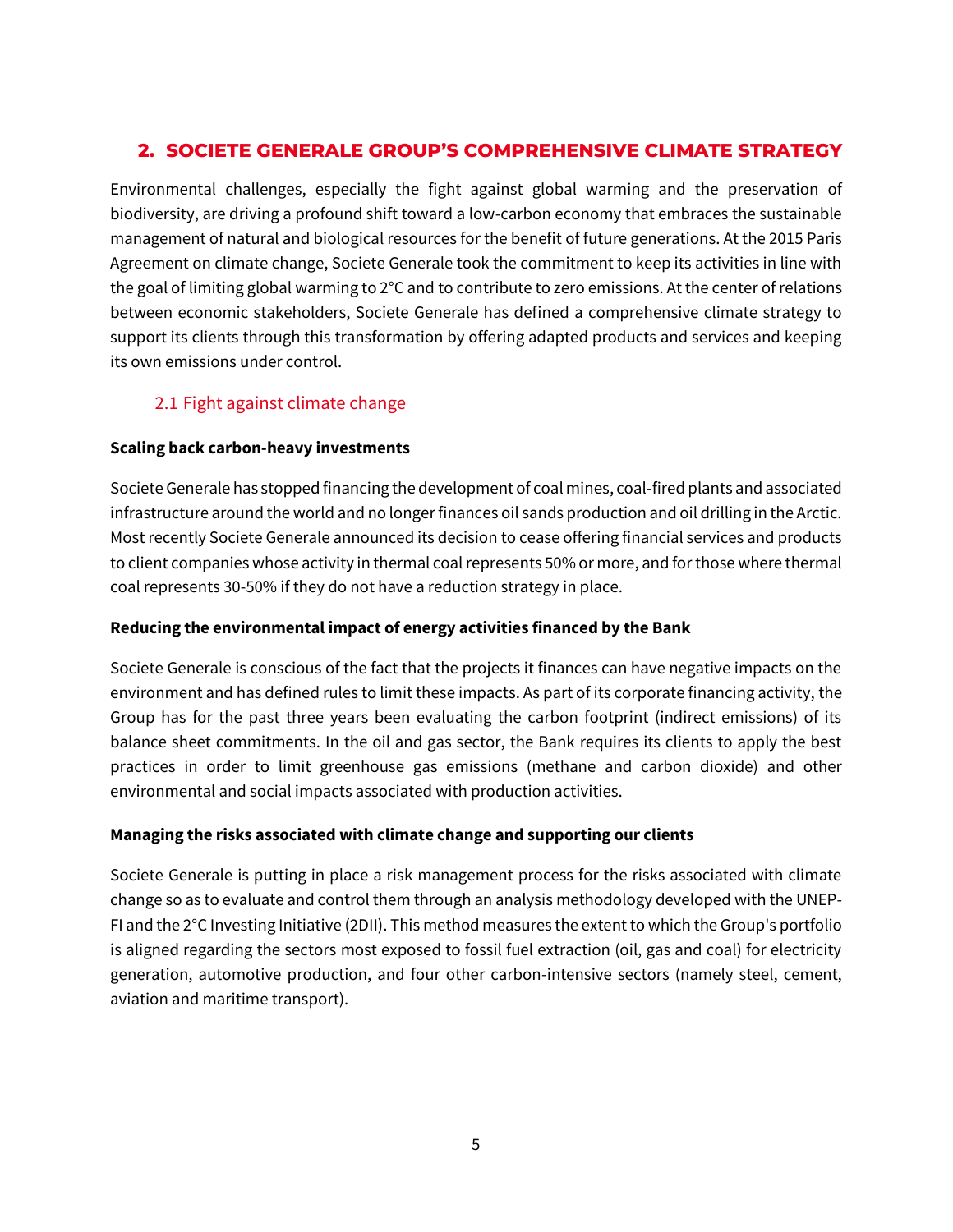#### **Limiting our own Carbon footprint**

Like any company, Societe Generale generates an environmental impact through its activities. Conscious of its responsibility, the Bank has made two major commitments to better manage its environmental impacts: reduce its carbon footprint per occupant by 25% from 2014 levels by 2020; improve the energy efficiency of the Group's buildings by 20% between 2014 and 2020. An innovative Internal Carbon Tax Programme launched in 2012 has led to tangible results: carbon footprint per occupant reduced by 13% and the energy efficiency of our buildings improved by 16% from 2014 levels.

# 2.2 Supporting the energy transition of our clients

#### <span id="page-5-0"></span>**In our wholesale activities**

Societe Generale set the objective of mobilizing €100bn between 2016 and 2020, consisting of €15bn for renewable energy financing and consultancy and €85bn for green bond issues arranged or jointlyarranged by Societe Generale. As at April 2019, a total amount of €78bn has been reached.

#### **In our Retail Banking activities:**

Developments were also undertaken to support the energy transition of our Retail clients. New offers have been developed via our partnerships with Econocom and by Franfinance, our subsidiary specialized in leasing, and to facilitate the access to energy-efficient solutions and promote energy renovation. Boursorama, our online banking subsidiary, has created, on its side, a financing offer dedicated to eco-responsible projects with a discount on applicable rates.

#### 2.3 Sustainable Cities, a strong axis of our strategy

<span id="page-5-1"></span>The ambition of Societe Generale Group is to contribute to cities offering the best possible services for the common good. Our real estate activities are covered by this axis of our strategy.

With this respect, Sogeprom, the Group's property development subsidiary, which benefits from 45 years of experience, has defined an ambition to rethink real estate. Its focus is clearly to build, via innovative partnerships, the sustainable city of the future, which places the citizen as a core actor and includes sustainable technology and energy solutions. Its building, Ampère e+, was awarded by the Green Solutions Awards 2017 in the Smart Building category, during the COP 23. Sogeprom is also pioneering a life-cycle approach of the building sector, with the conception of recycling solutions for the building materials.

Within Societe Generale's Retail banking activities in France, a team dedicated to the Greater Paris project was created in order to build, in cooperation with local authorities, the city of the future around the sustainable city concept. The objective is also to promote bank financing of Small and Medium Enterprises in Greater Paris.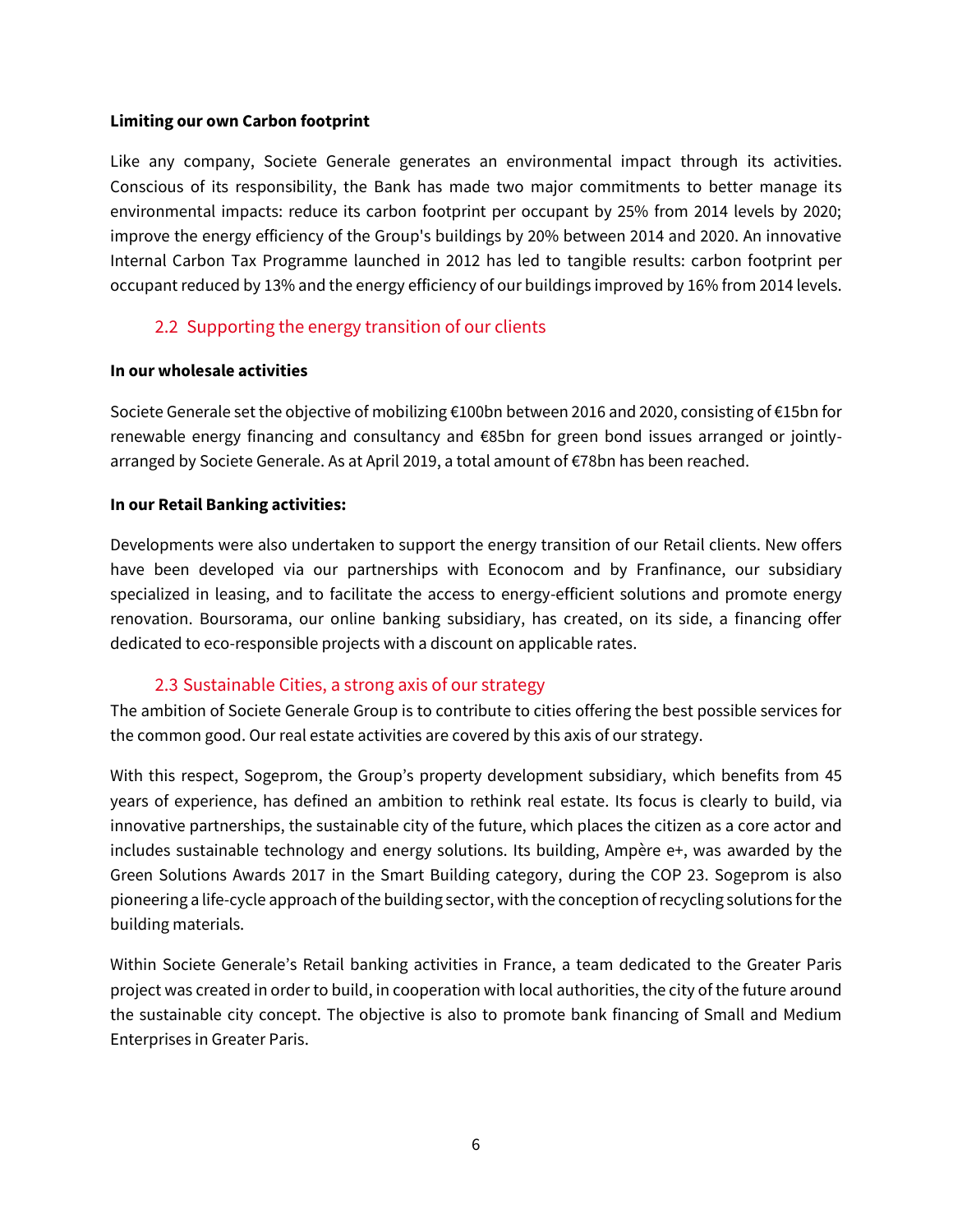In addition, Societe Generale was selected by the leading company in mid-range housing in Île-de-France to support the development of the housing offer in areas under pressure. The operator is developing an offer aimed at the middle classes, whose resources exceed social housing thresholds but are insufficient to access the open housing market. It aims to create 80,000 mid-range housing units in Île-de-France by 2025, with the objective to meet the major challenges of eco-housing, urban renewal and social diversity in sustainable cities.

The Sustainable Cities line of action is also being developed through high-impact projects outside of France and through the definition of sustainable mobility solutions, notably via our car leasing subsidiary: ALD Automotive<sup>3</sup>.

 $\overline{a}$ 

 $3$  More information is available regarding Societe Generale Group's overall sustainability strategy in the Chapter 5 of our Registration Document

[<sup>\(</sup>https://www.societegenerale.com/sites/default/files/documents/Document%20de%20r%C3%A9f%C3%A9renc](https://www.societegenerale.com/sites/default/files/documents/Document%20de%20r%C3%A9f%C3%A9rence/2019/ddr-2019_societe-generale_eng_version.pdf) [e/2019/ddr-2019\\_societe-generale\\_eng\\_version.pdf\)](https://www.societegenerale.com/sites/default/files/documents/Document%20de%20r%C3%A9f%C3%A9rence/2019/ddr-2019_societe-generale_eng_version.pdf)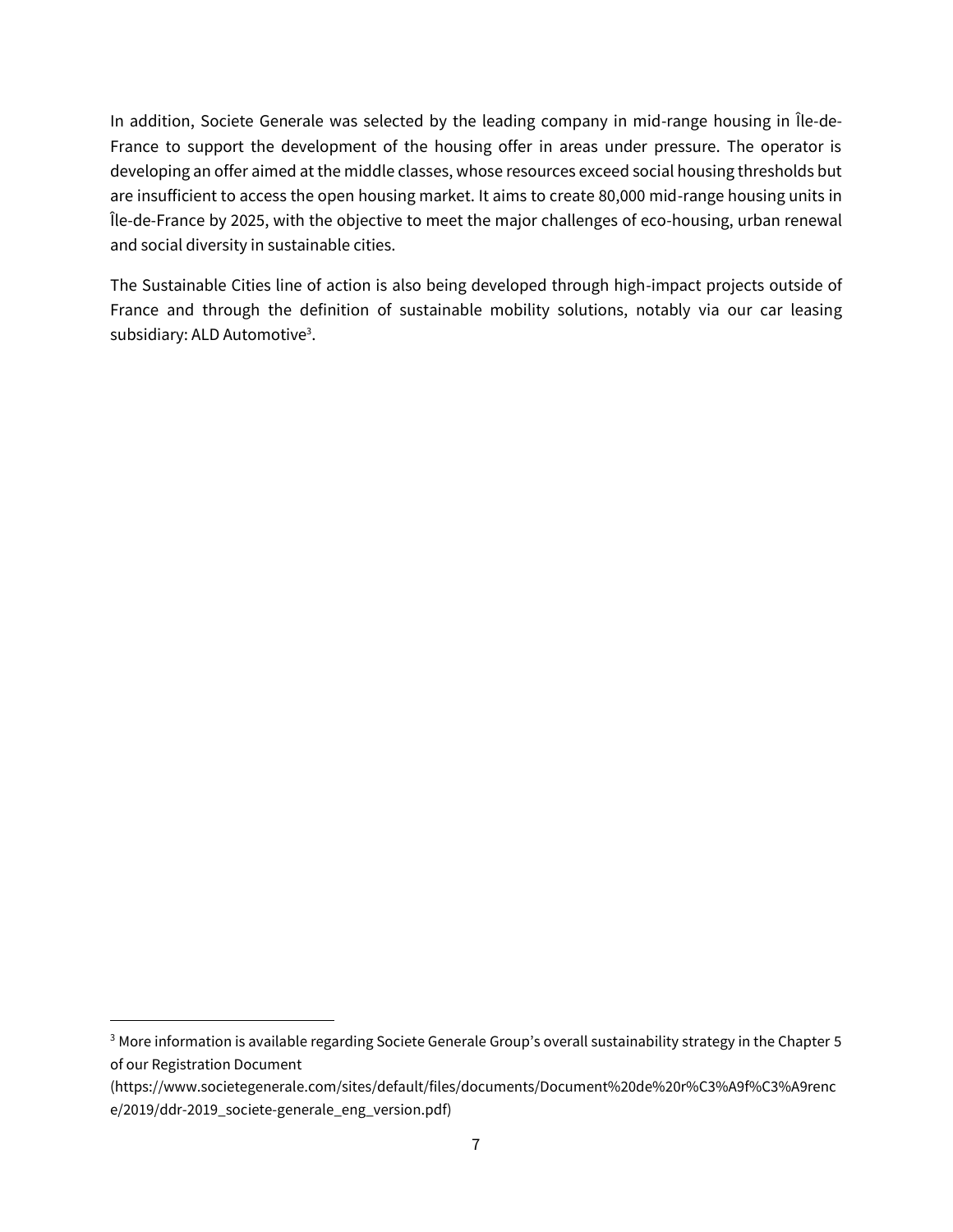### <span id="page-7-0"></span>**3. APPLICATION OF THE PRINCIPLES FOR POSITIVE IMPACT FINANCE 2017**

In alignment with the UN Environment Program Finance Initiative's Principles for Positive Impact Finance (2017) and the ICMA's Green Bond Principles (2018)<sup>4</sup> and with the intention of being aligned with the upcoming European regulation, this Framework is presented through the following key pillars:

- 1. Definition
- 2. Frameworks
- 3. Assessment
- 4. Transparency

#### <span id="page-7-1"></span>3.1 DEFINITION

#### **PPIF #1: Positive Impact Finance is that which serves to finance Positive Impact Business**

It is that which serves to deliver a positive contribution to one or more of the three pillars of sustainable development (economic, environmental and social), once any potential negative impacts to any of the pillars have been duly identified and mitigated. By virtue of this holistic appraisal of sustainability issues, Positive Impact Finance constitutes a direct response to the challenge of financing the Sustainable Development Goals (SDGs)

#### **Positive Contribution**

 $\overline{\phantom{a}}$ 

Societe Generale's objective is to work on all levels possible to implement its global ambition and to scale up the Bank's actions across all its clients. This includes the Sustainable Cities axis of its strategy and notably its development in the retail businesses, which include residential mortgages activity in France ("*Prêts Personnels Immobiliers* (PPI)"). The definition of this Positive Impact Covered Bond Framework is aligned with this ambition, its scope being to cover a portfolio of **residential mortgages** selected for their clear **positive contribution to Climate** and their support to the transition to a low carbon future.

<sup>4</sup> https://www.icmagroup.org/green-social-and-sustainability-bonds/green-bond-principles-gbp/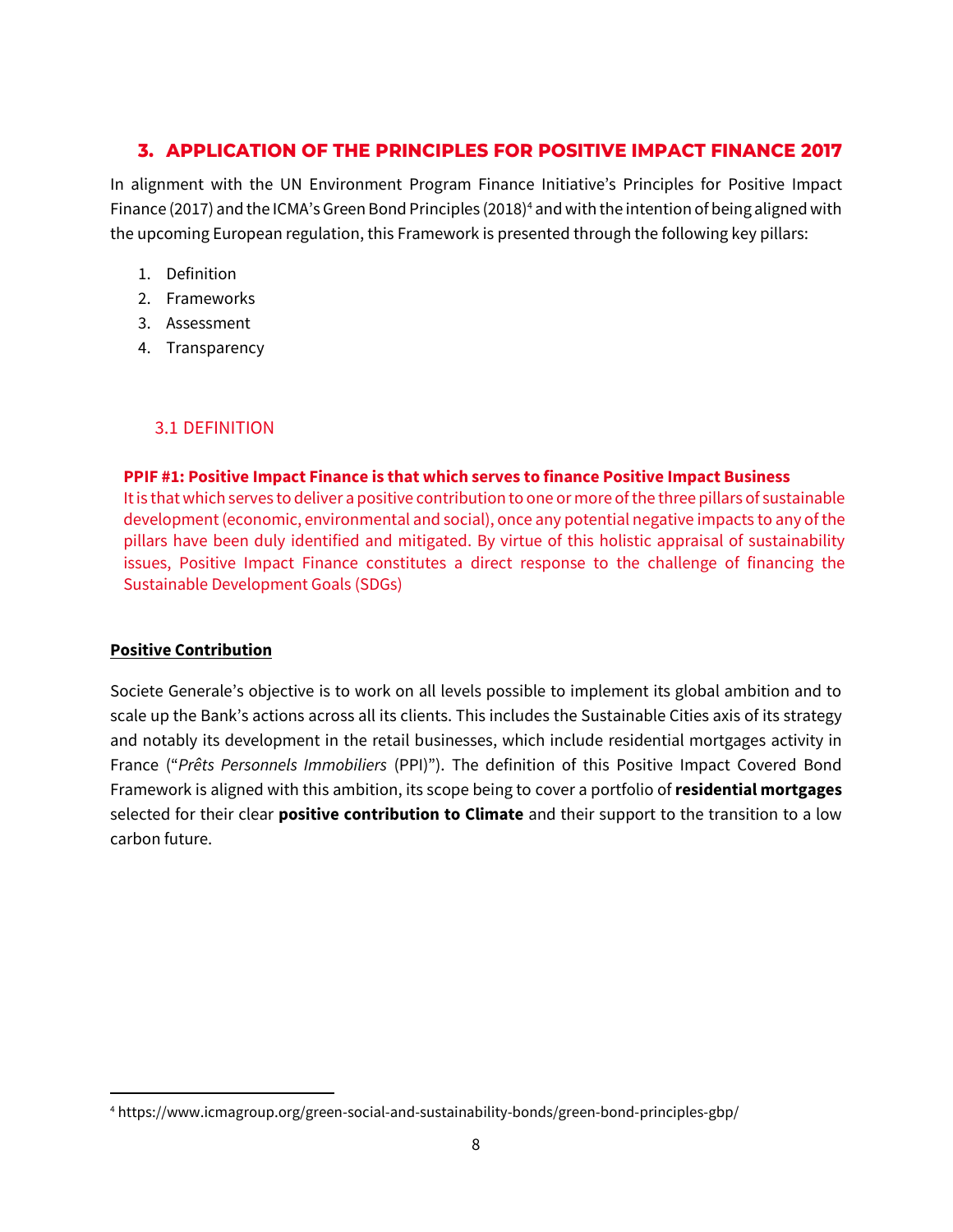#### **Direct response to SDGs**

The Positive Impact Covered Bonds, issued under this framework, will contribute to achieving the following United Nations Sustainable Development Goals: "Affordable and Clean Energy" (SDG 7) and "Climate Action" (SDG 13).

| <b>SDG</b>                            | <b>Targets</b>                                                                                                                                                                                                                                                                                                                                                           |
|---------------------------------------|--------------------------------------------------------------------------------------------------------------------------------------------------------------------------------------------------------------------------------------------------------------------------------------------------------------------------------------------------------------------------|
| FFORDABLE AND:<br><b>CLEAN ENERGY</b> | 7.3<br>By 2030, double the global rate of improvement in energy efficiency                                                                                                                                                                                                                                                                                               |
|                                       | UN SDG 13 consists in taking urgent action to combat climate change and its impacts.<br>Financing Renewable Energy projects, Green buildings and Clean Transportation can<br>contribute to this goal, as it contributes to the reduction of GHG emissions compared to<br>energy production based on fossil fuels and to the development of carbon-intensive<br>buildings |

#### <span id="page-8-0"></span>3.2 FRAMEWORK

**PPIF #2: To promote the delivery of Positive Impact Finance, entities (financial or non-financial) need adequate processes, methodologies, and tools, to identify and monitor the positive impact of the activities, projects, programs, and/or entities to be financed or invested in**

#### **Identification**

An amount equivalent to the net proceeds of the Positive Impact Covered Bond issuance will be used to finance or refinance green residential mortgages (the "**Eligible Loans**"), selected based on the eligibility criteria defined below and according to the Positive Impact Assessment methodology.

#### **Selection of the loans qualifying to Positive Impact**

A Positive Impact Covered Bond Committee (the "**Committee**") has been created to ensure the respect of the Framework and oversee the entire issuance process. The Committee is composed of Societe Generale's representatives from the following departments: Group Treasury (including SG SFH's team), Corporate and Social Responsibility, internal Environmental & Social experts, Loans originators (Retail Banking in France, Boursorama, Credit du Nord).

SG SFH's team, within the Group Treasury, is in charge of identifying the Eligible Loans based on the eligibility criteria below.

Once the portfolio of Eligible Loans is duly selected, it is validated by the "Committee".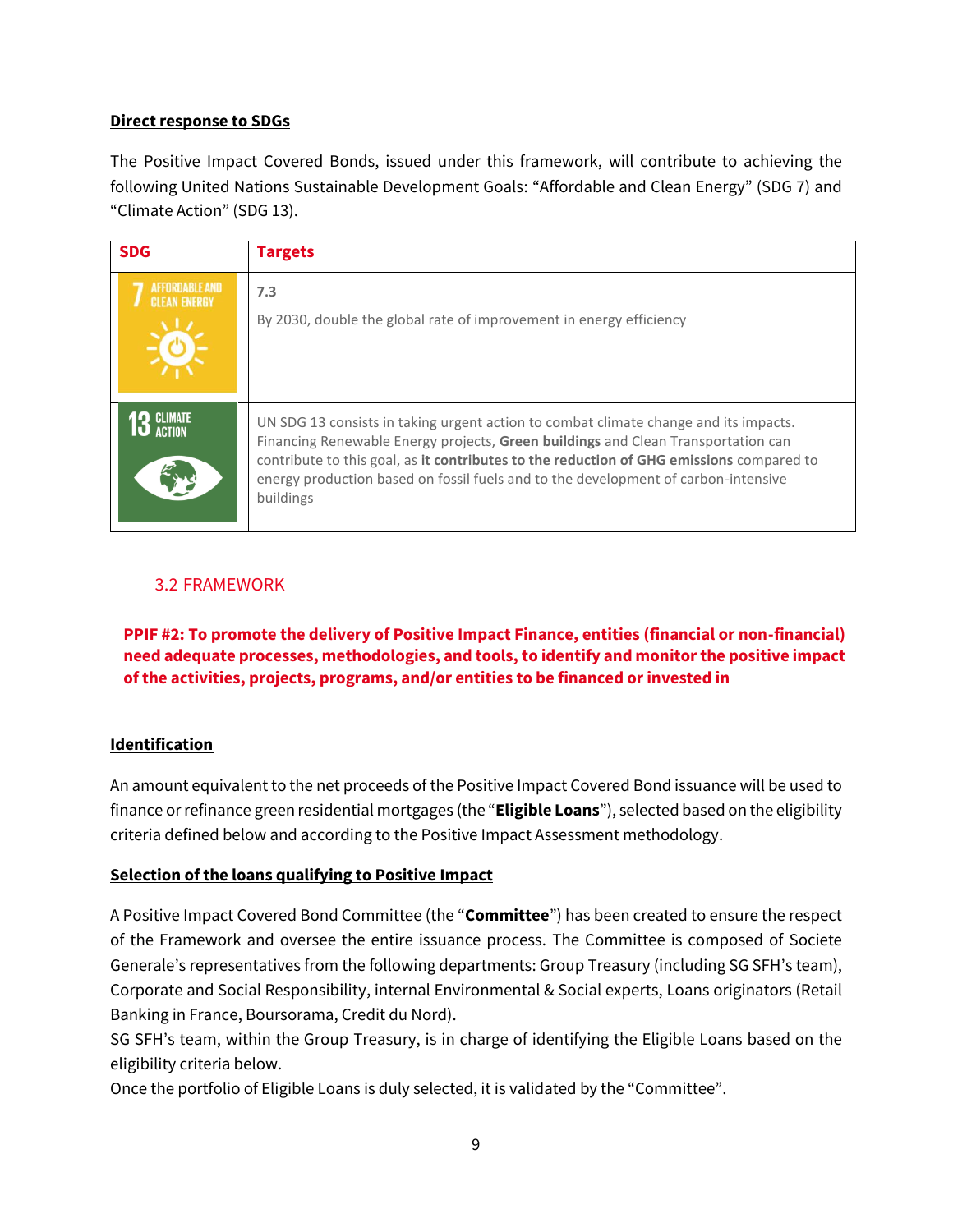Eligibility criteria:

▪ Green residential mortgages include mortgages on new residential buildings belonging to the top 15% low carbon buildings in their region. Societe Generale Group has relied on the support of external green real estate consultant Wild Trees to define the associated eligibility criteria for residential buildings located in Metropolitan France (see methodology published on SG's Investor Relations webpage).

# Alignment with existing standards and regulations:

**•** The Climate Bonds Initiative Standards for Low Carbon residential properties (version 1.0)<sup>5</sup>

#### **Positive Impact Assessment**

The assessment process follows a 3-step approach:

#### **Identification**

■ A first level of the 'a priori' Positive Impact of an investment or of the activities of a client through an identification of potential negative impacts on the 3 sustainable development pillars and of positive impacts at least on climate

# Evaluation

- **•** The Positive Impact evaluation confirms or invalidates the qualification of a priori Positive Impact Finance loans
- The Evaluation consists in:
	- 1. Assessing negative and positive Environmental & Social (E&S) impact
	- 2. Assessing how negative impacts are addressed Only loans with well-managed negative impacts combined with positive ones are determined to be "positive impact"

#### **Action**

 $\overline{\phantom{a}}$ 

The positive impact on climate change is estimated based on a methodology developed with the support of external green real estate consultant Wild Trees, which take into consideration the management of potential negative externalities.

<sup>5</sup> https://www.climatebonds.net/files/files/Residential%20Property%20Criteria.pdf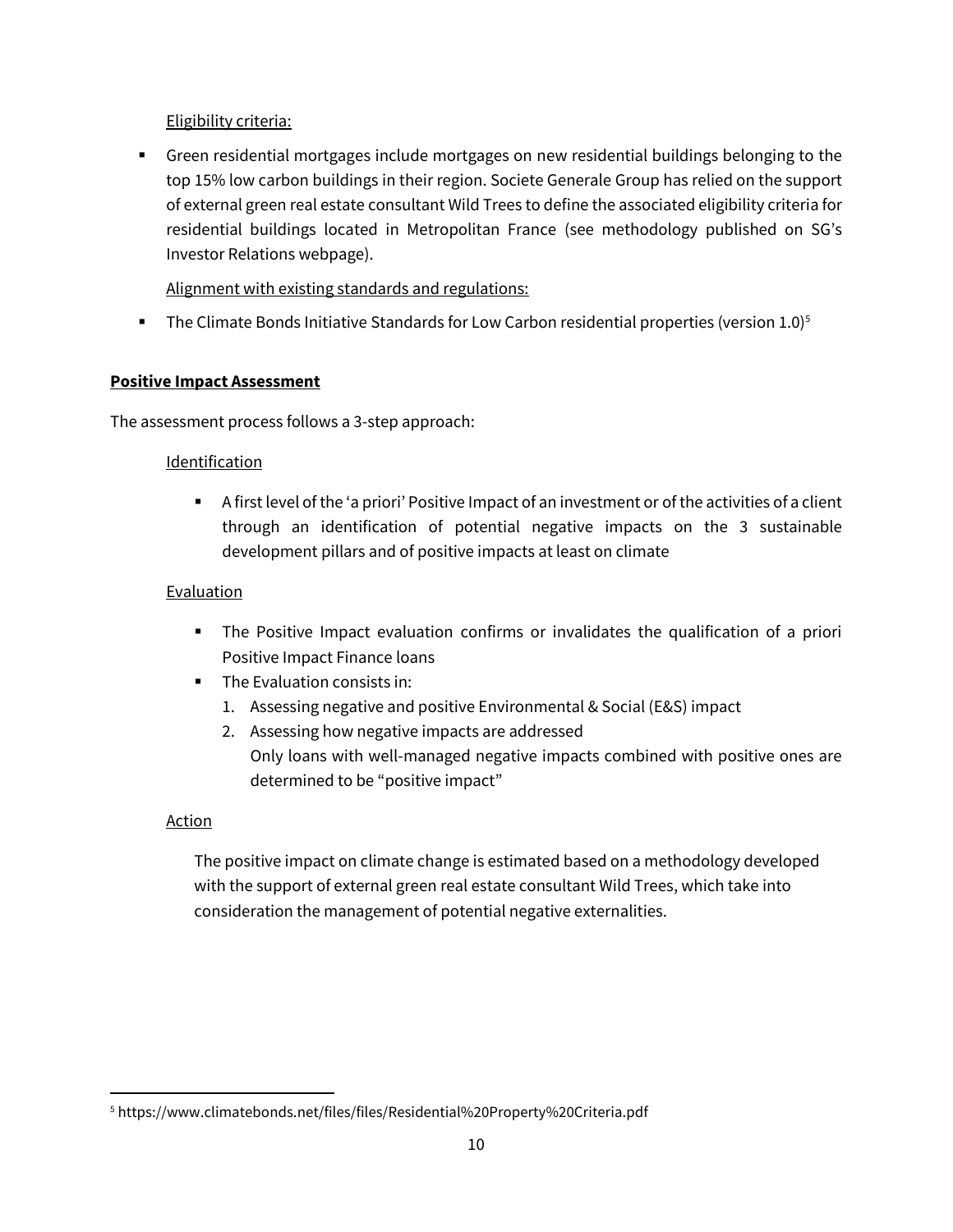#### **Management of Proceeds**

The net proceeds of the Positive Impact Covered Bonds will be managed by SG SFH's team within Societe Generale Group's Treasury.

Subsequent changes to the Positive Impact Covered Bond Framework will not apply to outstanding Positive Impact Covered Bonds (grandfathering). Eligible Loans must meet the eligibility criteria at the time they are flagged as Eligible Loans. If the eligibility criteria need to be enhanced, then these new criteria will not apply retroactively to the existing Eligible Loans. Existing Eligible Loans do not lose their status if they do not meet the new eligibility criteria. Conversely, new Positive Impact Covered Bonds shall be aligned with the most recent version of the Positive Impact Covered Bond Framework.

SG SFH commits to reach at issuance a total outstanding amount of loans and investments related to the Eligible Loans that matches or exceeds the balance of net proceeds from its outstanding Positive Impact Covered Bonds.

During the life of the bonds, Eligible Loans will be added to or removed from the pool of Eligible Loans to the extent required (e.g. in case of loans divestment or cancellation, in case of amortized or redeemed loan). In case of removal of some loans, SG SFH commits, on a best effort basis, to reallocate immediately the equivalent amount of proceeds to other Eligible Loans.

#### <span id="page-10-0"></span>3.3 ASSESSMENT

#### **PPIF #4: The assessment of Positive Impact Finance delivered by entities, should be based on the actual impacts achieved**

#### **Reporting**

As per the commitment to transparency (see section '3.4 Transparency' below), and in accordance with the fourth principle of the Green Bond Principles (2018), a reporting will be produced annually and until the maturity of the bonds. It will be made available via SG's Investor Relations webpage.

This Allocation and Impact reporting will be presented on a portfolio basis and intends to include the following climate impact metrics:

- Estimated ex-ante annual energy savings (in MWh)
- Annual GHG emissions in tons of CO2 equivalent saved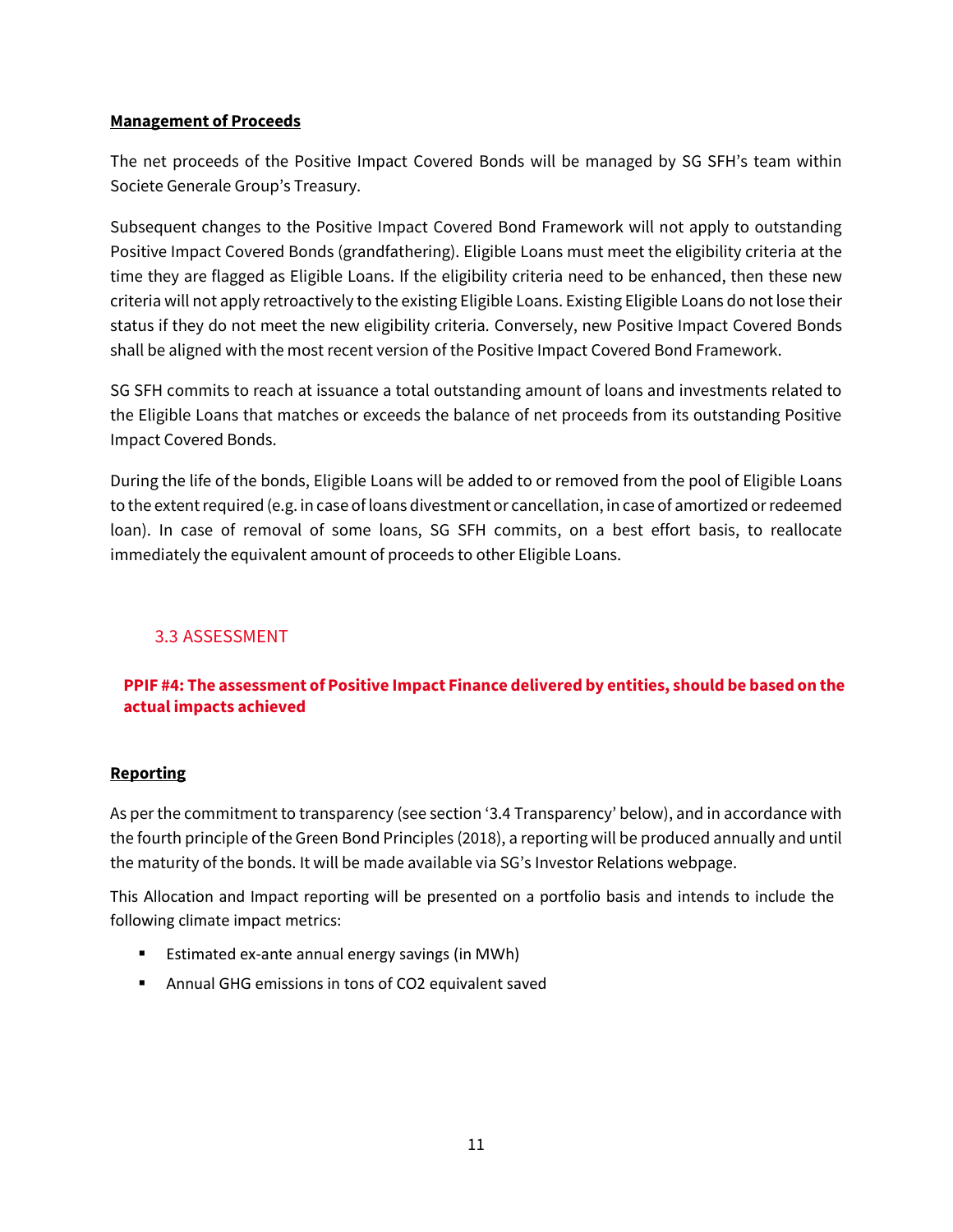A limited or reasonable assurance report, provided by an external auditor or any other appointed independent third party, will also be made public on SG's Investor Relations webpage. For each reporting, the independent third party will verify:

- the allocated and unallocated proceeds
- the compliance of the Eligible Loans with the defined eligibility criteria
- the review of the impact reporting

#### <span id="page-11-0"></span>3.4 TRANSPARENCY

**PPIF #3: Entities providing Positive Impact Finance should provide transparency and disclosure on:** 

**-The activities, projects, programs, and/or entities financed considered Positive Impact, the intended positive impacts thereof (as per PPIF 1);** 

**-The processes they have in place to determine eligibility, and to monitor and to verify impacts (as per PPIF 2);** 

**- The impacts achieved by the activities, projects, programs, and/or entities financed (as per PPIF 4)**

This Positive Impact Covered Bond Framework demonstrates a strong commitment to provide transparency and disclosure on:

#### ▪ **The intended impacts**

The issuance of Positive Impact Covered Bond is expected to contribute to a low-carbon economy.

▪ **The methodologies, Key Performance Indicators and processes to determine eligibility and verify impacts (see section '3.2 Framework')**

A transparent methodology and related processes have been developed to:

- $\checkmark$  select loans qualifying for Positive Impact and mitigate potential negative impacts
- $\checkmark$  assess the positive impact through a transparent and robust methodology, developed when needed with External Consultants
- $\checkmark$  manage the Positive Impact Covered Bonds proceeds
- **The Reporting (see section '3.3 Assessment')**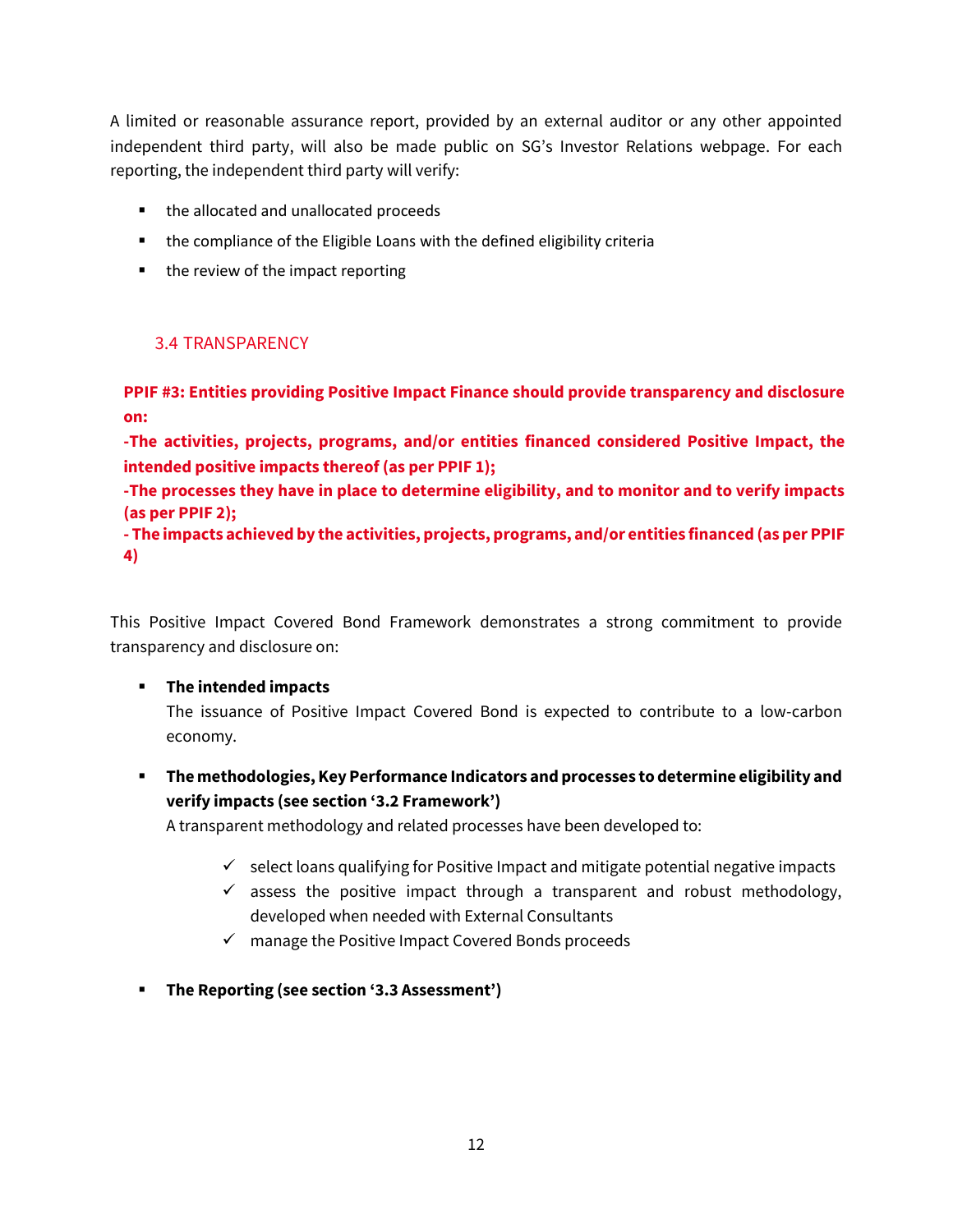In accordance with market best practices such as the International Financial Institutions joint communication on Harmonized Framework for Impact Reporting (June 2019) 6 , a reporting is intended to be produced annually and updated upon any material event that would affect the portfolio of Eligible Loans.

 $\overline{a}$ 

<sup>6</sup>https://www.icmagroup.org/assets/documents/Regulatory/Green-Bonds/June-2019/Handbook-Harmonized-Framework-for-Impact-Reporting-WEB-100619.pdf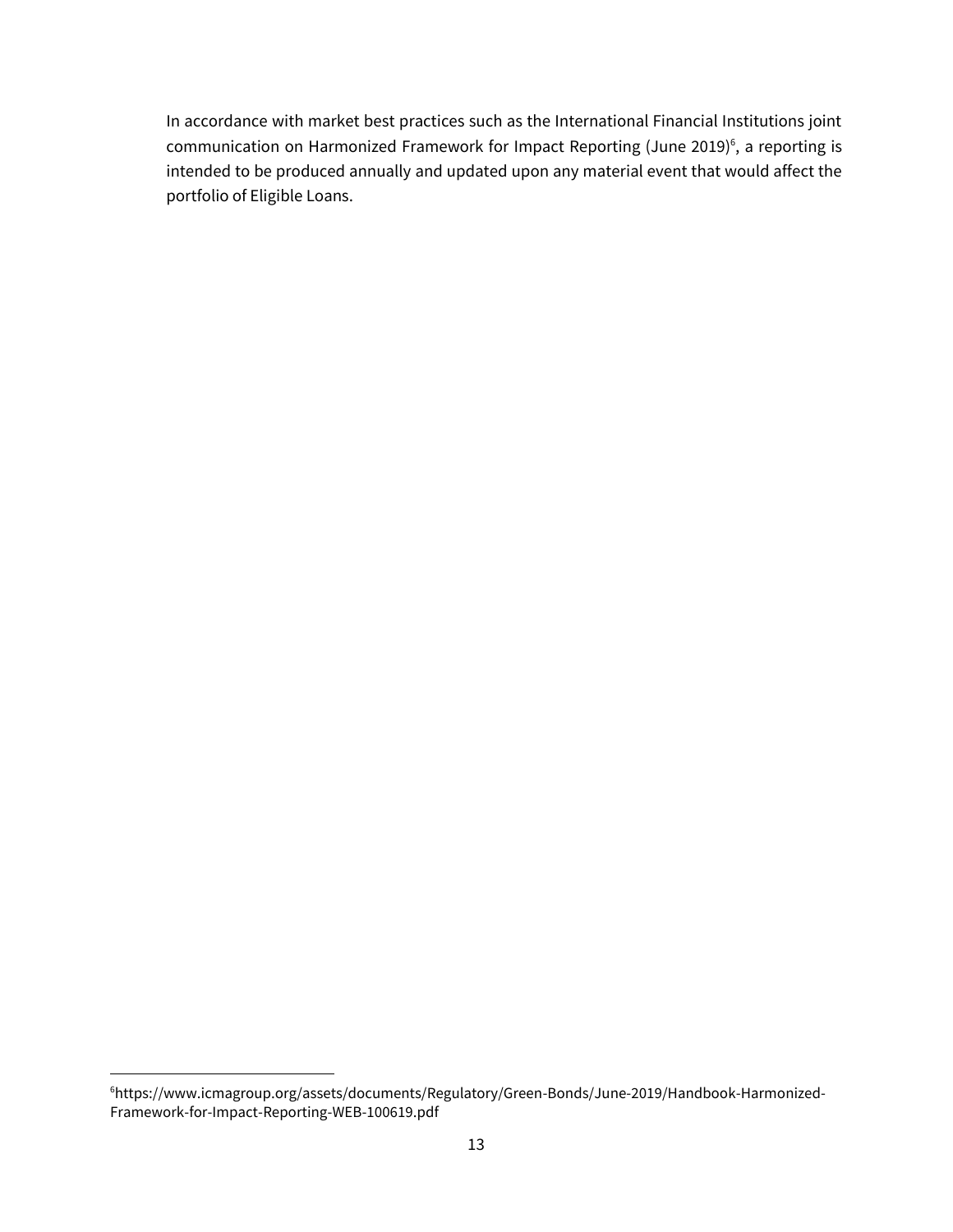#### **Second Party Opinion on SG SFH's Positive Impact Covered Bond Framework**

Vigeo Eiris has been commissioned to conduct an external review of this Positive Impact Covered Bond Framework and issue a second opinion on the framework's environmental credentials and its alignment with:

- $\checkmark$  The Principles for Positive Impact Finance
- $\checkmark$  The Green Bond Principles

The Second Party Opinion is available on SG's Investor Relations webpage.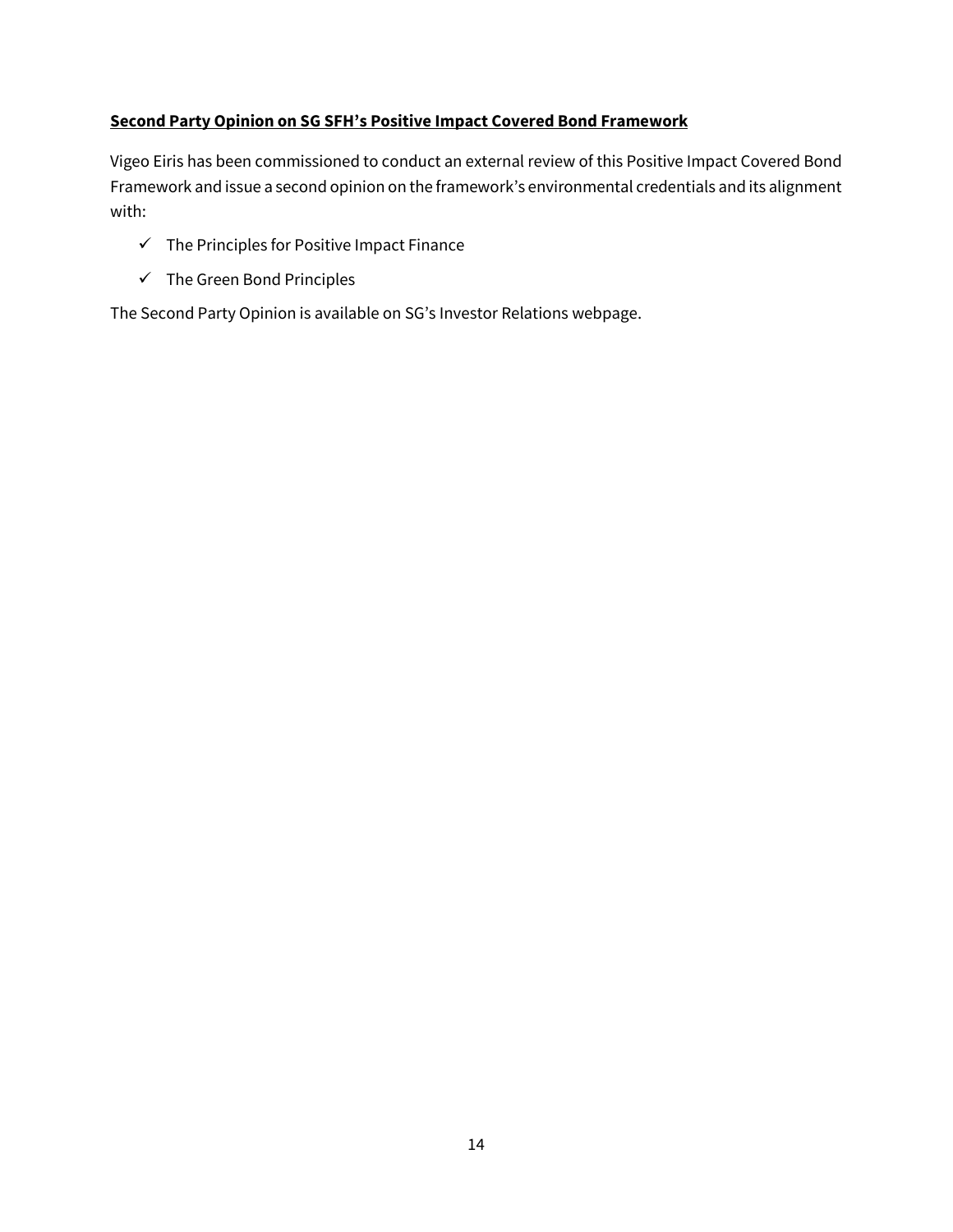# APPENDIX 1: PRINCIPLES FOR POSITIVE IMPACT FINANCE (PPIF) AND GREEN BOND PRINCIPLES CORRESPONDANCE TABLE

| <b>GREEN BOND</b><br><b>PRINCIPLES</b>                                               | <b>KEY FEATURES OF THE POSITIVE IMPACT COVERED BOND FRAMEWORK</b>                                                                                                                                                                                                                                                                                                                                                                                                                                                                                                                                                                                                                                                                                                                                                                                                                                                                                                                                                                                                                                                                                                                                                                                                                                                                 | <b>CORRESPONDENCE</b><br><b>TABLE WITHIN THE</b><br><b>PPIF FRAMEWORK</b> |
|--------------------------------------------------------------------------------------|-----------------------------------------------------------------------------------------------------------------------------------------------------------------------------------------------------------------------------------------------------------------------------------------------------------------------------------------------------------------------------------------------------------------------------------------------------------------------------------------------------------------------------------------------------------------------------------------------------------------------------------------------------------------------------------------------------------------------------------------------------------------------------------------------------------------------------------------------------------------------------------------------------------------------------------------------------------------------------------------------------------------------------------------------------------------------------------------------------------------------------------------------------------------------------------------------------------------------------------------------------------------------------------------------------------------------------------|---------------------------------------------------------------------------|
| <b>USE OF</b><br><b>PROCEEDS</b>                                                     | An amount equivalent to the net proceeds of the Positive Impact Covered<br>Bond issuance will be used to finance or refinance green residential<br>mortgages (the "Eligible Loans"), selected based on the eligibility criteria<br>defined below and according to the Positive Impact Assessment<br>methodology.                                                                                                                                                                                                                                                                                                                                                                                                                                                                                                                                                                                                                                                                                                                                                                                                                                                                                                                                                                                                                  | See Section 3.1.<br>Definition                                            |
| <b>PROCESS FOR</b><br><b>PROJECT</b><br><b>EVALUATION</b><br>AND<br><b>SELECTION</b> | A Positive Impact Covered Bond Committee (the "Committee") has been<br>created to ensure the respect of the Framework and oversee the entire<br>issuance process. The Committee is composed of Societe Generale's<br>representatives from the following departments: Group Treasury (including<br>SG SFH's team), Corporate and Social Responsibility, internal Environmental<br>& Social experts, Loans originators (Retail Banking in France, Boursorama,<br>Credit du Nord).<br>SG SFH's team, within the Group Treasury, is in charge of identifying the<br>Eligible Loans based on the eligibility criteria below.<br>Once the portfolio of Eligible Loans is duly selected, it is validated by the<br>"Committee".<br>Eligibility criteria:<br>Green residential mortgages include mortgages on new residential<br>٠<br>buildings belonging to the top 15% low carbon buildings in their<br>region. Societe Generale has relied on the support of external green<br>real estate consultant Wild Trees to define the associated eligibility<br>criteria for residential buildings located in Metropolitan France (see<br>methodology in [Appendix x])<br>Alignment with existing standards and regulations:<br>The Climate Bonds Initiative Standards for Low Carbon residential<br>properties (version $1.0$ ) <sup>7</sup> | See Section 3.2.<br>Framework                                             |
| <b>MANAGEMENT</b><br><b>OF PROCEEDS</b>                                              | The net proceeds of the Positive Impact Covered Bonds will be managed by<br>SG SFH's team within Societe Generale Group's Treasury Department.<br>Subsequent changes to the Positive Impact Covered Bond Framework will not<br>apply to outstanding Positive Impact Covered Bonds (grandfathering).<br>Eligible Loans must meet the eligibility criteria at the time they are flagged as<br>Eligible Loans. If the eligibility criteria need to be enhanced, then these new<br>criteria will not apply retroactively to the existing Eligible Loans. Existing<br>Eligible Loans do not lose their status if they do not meet the new eligibility<br>criteria. Conversely, new Positive Impact Covered Bonds shall be aligned with<br>the most recent version of the Positive Impact Covered Bond Framework.<br>SG SFH commits to reach at issuance a total outstanding amount of loans and<br>investments related to the Eligible Loans that matches or exceeds the balance<br>of net proceeds from its outstanding Positive Impact Covered Bonds.                                                                                                                                                                                                                                                                                | See Section 3.2.<br>Framework                                             |

<sup>7</sup> https://www.climatebonds.net/files/files/Residential%20Property%20Criteria.pdf

 $\overline{\phantom{a}}$